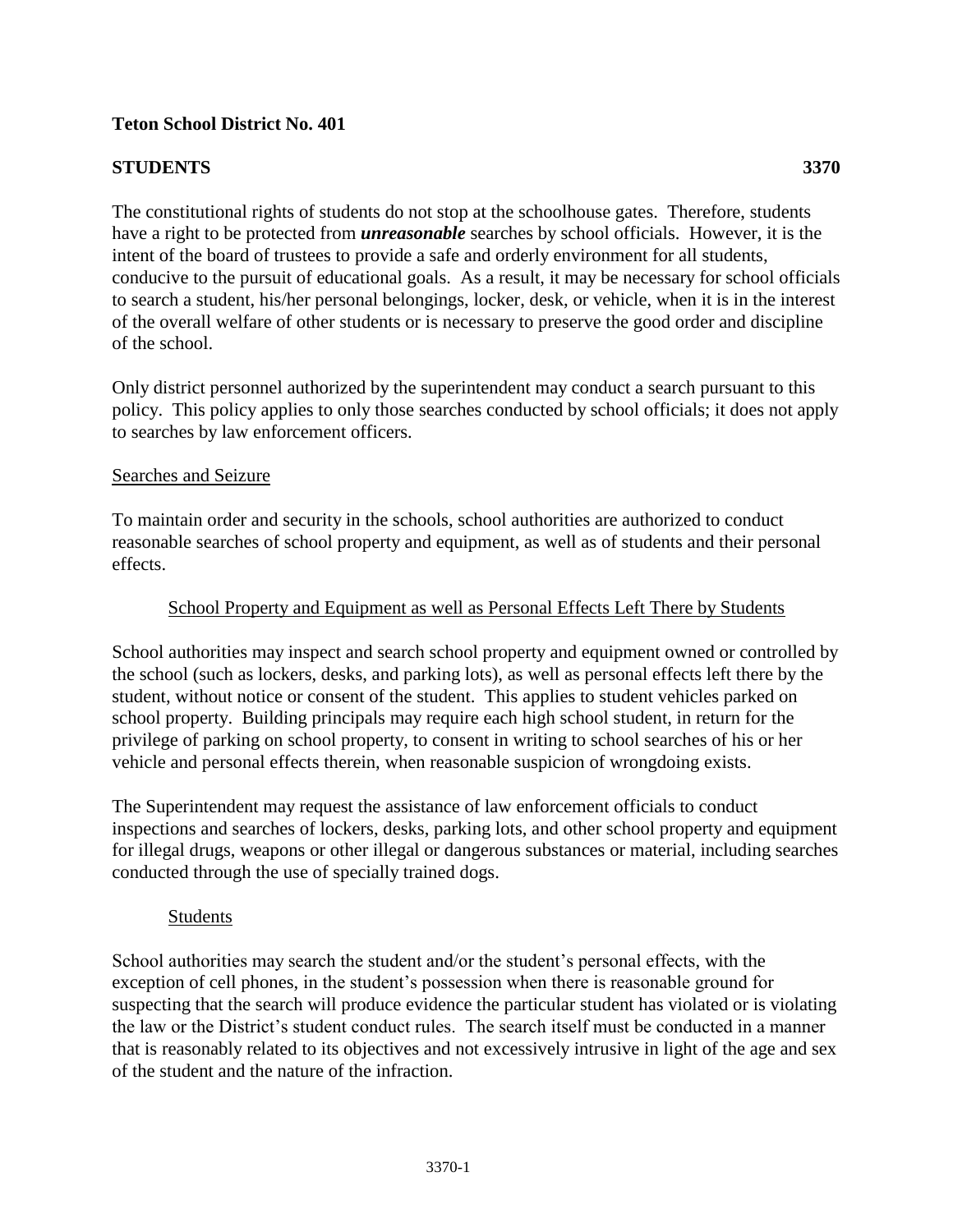# Random Searches

In the interest of maintaining safe and drug-free schools, school officials may conduct random or "blanket" searches of student lockers, student belongings, desks, and the school parking lot. School officials will conduct such searches in a random and systematic manner that is minimally intrusive, and it is not required that reasonable suspicion exist.

The superintendent or designee will develop and implement a "lottery" system by which lockers, desks, student belongings, and vehicles will be randomly selected to be searched. Random searches may be conducted for any reason at any time without notice, without student consent, and without a search warrant. Random searches may involve the use of drug dogs, metal detectors, or surveillance cameras.

#### Seizure of Property

If a search produces evidence that the student has violated or is violating either the law or the District's policies or rules, such evidence may be seized and impounded by school authorities, and disciplinary action may be taken. When appropriate, such evidence may be transferred to law enforcement authorities.

## Reasonable Suspicion Searches

To initiate a reasonable suspicion search, the school official must have a reasonable suspicion as to all of the following:

- 1. A crime or violation of school policy has been or is being committed;
- 2. A particular student has committed a crime or violated district policy;
- 3. Physical evidence of the suspected crime or violation of district policy is likely to exist; and
- 4. Such physical evidence would likely be found in a particular place associated with the student suspected of committing the crime or district policy violation.

The search based on reasonable suspicion must be reasonable in its scope. The areas or items to be searched and the methods utilized must be reasonably related to finding physical evidence of the crime or violation of district policy. The search must not be excessively intrusive, given the age and gender of the student and the circumstance of the search.

School officials will make a reasonable effort to obtain the consent of a student before initiating a reasonable suspicion search, unless the circumstances constitute an emergency.